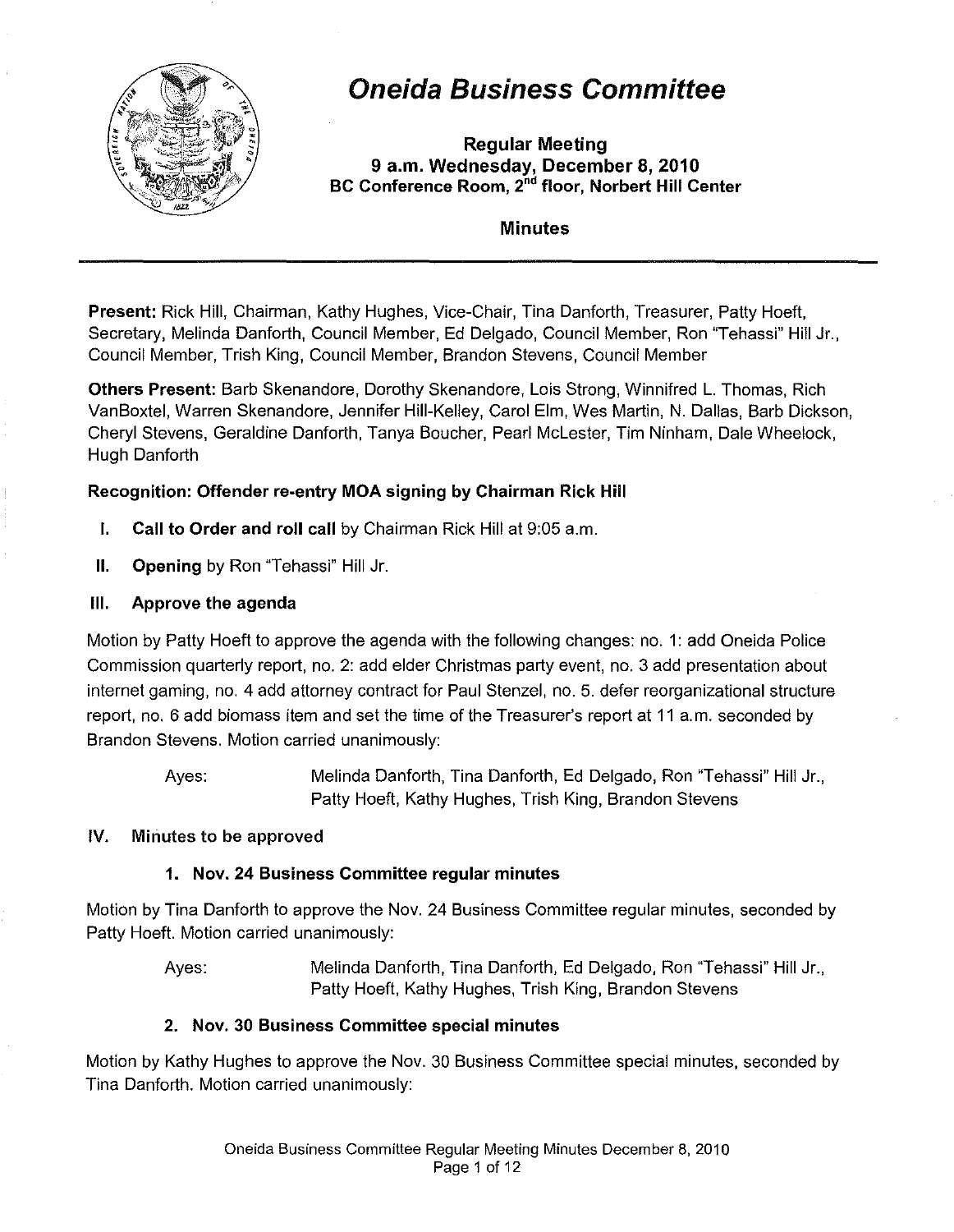Ayes: Melinda Danforth, Tina Danforth, Ed Delgado, Ron "Tehassi" Hill Jr., Patty Hoeft, Kathy Hughes, Trish King, Brandon Stevens

### V. Board, Committee and Commission quarterly reports

### 1. Anna John Nursing Home Commission

Sponsor: Carol Elm

Motion by Ed Delgado to approve the Anna John Nursing Home Commission quarterly report, seconded by Tina Danforth. Motion carried unanimously:

> Ayes: Melinda Danforth, Tina Danforth, Ed Delgado, Ron "Tehassi" Hill Jr., Patty Hoeft, Kathy Hughes, Trish King, Brandon Stevens

### 2. Oneida Nation Commission on Aging

Sponsor: Dellora Cornelius

Motion by Trish King to approve the Oneida Nation Commission on Aging quarterly report, seconded by Ed Delgado. Motion carried unanimously:

Ayes: Melinda Danforth, Tina Danforth, Ed Delgado, Ron "Tehassi" Hill Jr., Patty Hoeft, Kathy Hughes, Trish King, Brandon Stevens

### VI. Standing Committees

# A. Community Development Planning Committee

### 1. Nov. **4 CDPC** minutes

Sponsor: Ron "Tehassi" Hill Jr.

Motion by Kathy Hughes to approve the Nov. 4 Community Development Planning Committee minutes, seconded by Brandon Stevens. Motion carried unanimously:

> Ayes: Melinda Danforth, Tina Danforth, Ed Delgado, Ron "Tehassi" Hill Jr., Patty Hoeft, Kathy Hughes, Trish King, Brandon Stevens

# B. Legislative Operating Committee

- 1. Nov. 3 **LOC** minutes
	- Sponsor: Trish King

Motion by Patty Hoeft to approve the Nov. 3 Legislative Operating Committee minutes, seconded by Melinda Danforth. Motion carried unanimously:

> Ayes: Melinda Danforth, Tina Danforth, Ed Delgado, Ron "Tehassi" Hill Jr., Patty Hoeft, Kathy Hughes, Trish King, Brandon Stevens

# 2. Zoning Emergency Extension

Sponsor: Trish King

Motion by Ed Delgado to adopt resolution 12-08-10-A Extension of Emergency Amendments to the Zoning and Shoreland Protection Law, seconded by Ron "Tehassi" Hill Jr. Motion carried unanimously: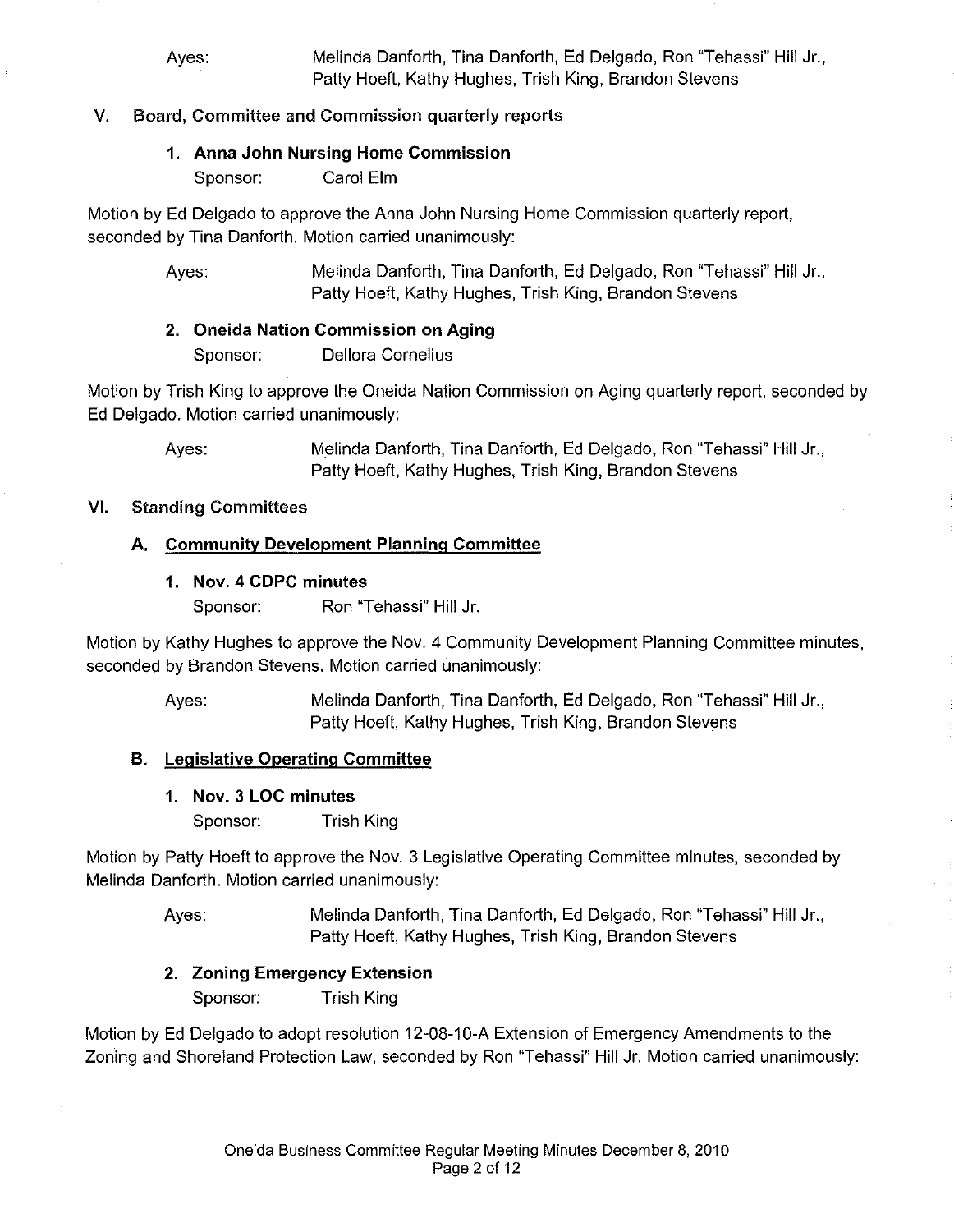Ayes: Melinda Danforth, Tina Danforth, Ed Delgado, Ron "Tehassi" Hill Jr., Patty Hoeft, Kathy Hughes, Trish King, Brandon Stevens

#### C. Finance Committee

### 1. Dec. 3 Finance Committee minutes

Sponsor: Tina Danforth

Motion by Trish King to approve the Dec. 3 Finance Committee minutes, seconded by Kathy Hughes. Motion carried with one abstention:

| Ayes: | Tina Danforth, Ed Delgado, Ron "Tehassi" Hill Jr., Patty Hoeft, Kathy |
|-------|-----------------------------------------------------------------------|
|       | Hughes, Trish King, Brandon Stevens                                   |
|       |                                                                       |

Abstained: Melinda Danforth

VII. Travel

### A. Travel requests

1. Tribal Consultation Advisory Committee meeting Feb. 1-3, Atlanta, GA Sponsor: Kathy Hughes

Motion by Patty Hoeft to approve Vice-Chair Kathy Hughes to attend the Tribal Consultation Advisory Committee meeting Feb. 1-3, Atlanta, GA, seconded by Brandon Stevens. Motion carried with one abstention:

| Aves:      | Melinda Danforth, Tina Danforth, Ed Delgado, Ron "Tehassi" Hill Jr.,<br>Patty Hoeft, Trish King, Brandon Stevens |
|------------|------------------------------------------------------------------------------------------------------------------|
| Abstained: | Kathy Hughes                                                                                                     |
| Note:      | All expenses are paid by TCAC                                                                                    |

### VIII. General Tribal Council

# 1. Request special GTC meeting date of Feb. 5, 2011

Sponsor: Patty Hoeft

Motion by Patty Hoeft to approve the special General Tribal Council date of Feb. 5, 2011, seconded by Trish King. Motion carried unanimously:

> Ayes: Melinda Danforth, Tina Danforth, Ed Delgado, Ron "Tehassi" Hill Jr., Patty Hoeft, Kathy Hughes, Trish King, Brandon Stevens

### IX. Follow-ups/BC directives

# 1. Stimulus quarterly report

Sponsor: Debbie Thundercloud/Cheryl Stevens

Motion by Kathy Hughes to accept the Stimulus Initiative quarterly report, seconded by Tina Danforth. Motion carried unanimously: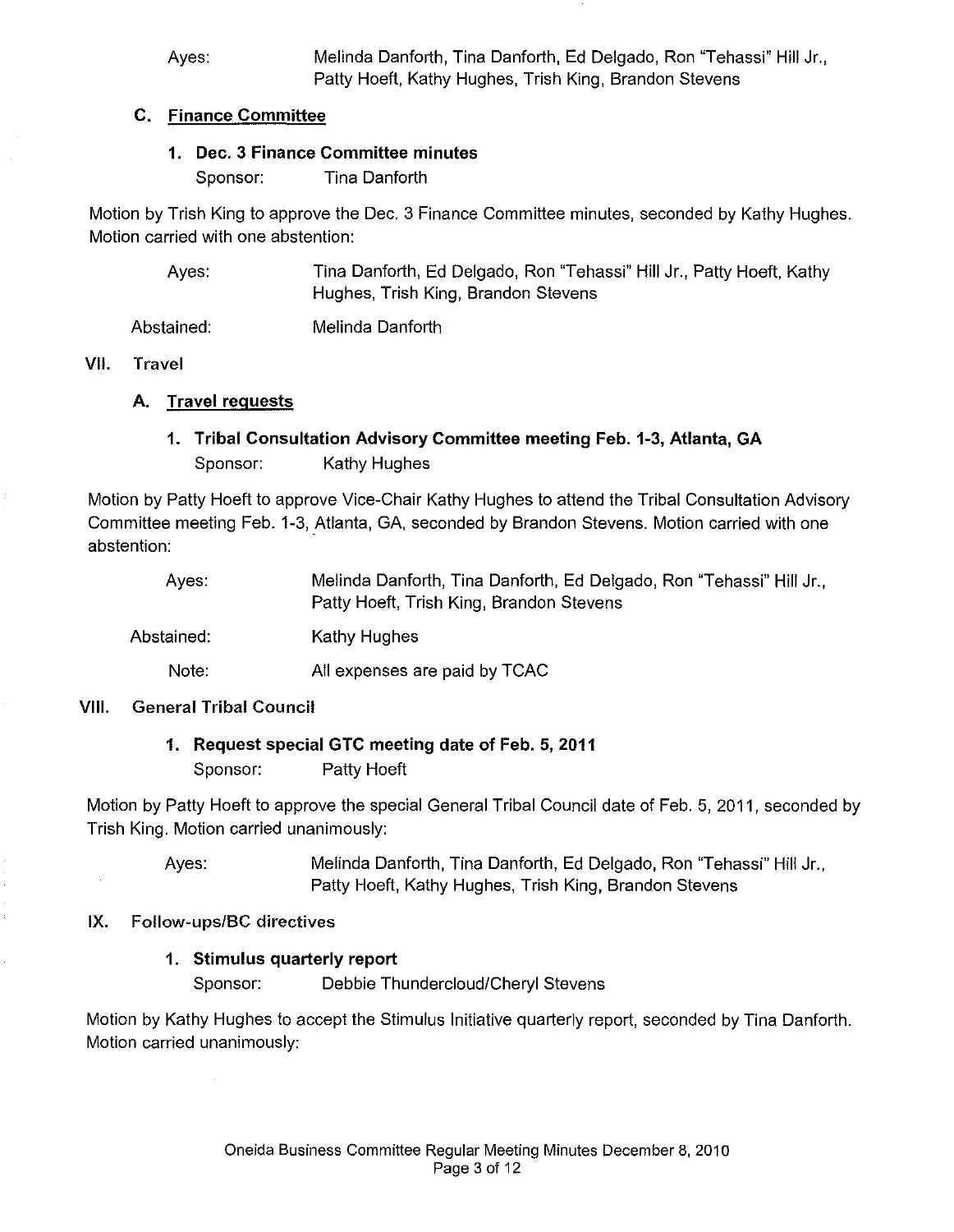Ayes: Melinda Danforth, Tina Danforth, Ed Delgado, Ron "Tehassi" Hill Jr., Patty Hoeft, Kathy Hughes, Trish King, Brandon Stevens

### 2. Status on efforts to create a case management system

Sponsor: Debbie Thundercloud

**Excerpt from Oct. 13:** Motion by Patty Hoeft to accept the status report regarding efforts to create a case management system and request another status report in December, seconded by Ron "Tehassi" Hill Jr. Motion carried unanimously.

Motion by Ed Delgado to approve the case management system report, seconded by Kathy Hughes. Motion carried unanimously:

> Ayes: Melinda Danforth, Tina Danforth, Ed Delgado, Ron "Tehassi" Hill Jr., Patty Hoeft, Kathy Hughes, Trish King, Brandon Stevens

### 3. OHA Admission and Occupancy policies

Sponsor: Debbie Thundercloud/Dale Wheelock **Excerpt from Oct. 13:** Motion by Ed Delgado for the General Manager to direct the Housing Director to provide an update on the progress regarding updating our admissions and occupancy policies for Oneida Housing Authority due at the Dec. 8 Business Committee meeting, seconded by Ron 'Tehassi" Hill Jr. Motion carried unanimously.

Motion by Kathy Hughes to accept the Oneida Housing Admission and Occupancy policies report, seconded by Ron "Tehassi" Hill Jr. Motion carried with one opposed:

| Ayes:           | Melinda Danforth, Tina Danforth, Ron "Tehassi" Hill Jr., Patty Hoeft,<br>Kathy Hughes, Trish King,                                                                                                                     |
|-----------------|------------------------------------------------------------------------------------------------------------------------------------------------------------------------------------------------------------------------|
| Opposed:        | Ed Delgado                                                                                                                                                                                                             |
| For the record: | Ed Delgado said I am opposing because it unfairly casts a negative<br>aspect on our Oneida people who are out of jobs and they have fallen into<br>arrears of other financial commitments that are non-Oneida related. |
| Not present:    | <b>Brandon Stevens</b>                                                                                                                                                                                                 |

### 4. FY2011 cost containment measures and goals

Sponsor: Larry Barton/Brandon Cooper

**Excerpt from Nov. 10:** Motion by Patty Hoeft to accept the cost containment measures report and request and the Chief Financial Officer to bring back a recommendation on cost containment goals for FY 2011 at the Nov. 24 Business Committee meeting regarding cost containment measures and goals, seconded by Ed Delgado. Motion carried with one abstained.

Motion by Patty Hoeft to accept the FY2011 cost containment measures and goals report and defer to the Jan. 12 Business Committee agenda, seconded by Ed Delgado. Motion carried with two abstentions:

Ayes: Melinda Danforth, Tina Danforth, Patty Hoeft, Kathy Hughes, Trish King, Brandon Stevens

Abstained: Ed Delgado, Ron "Tehassi" Hill Jr.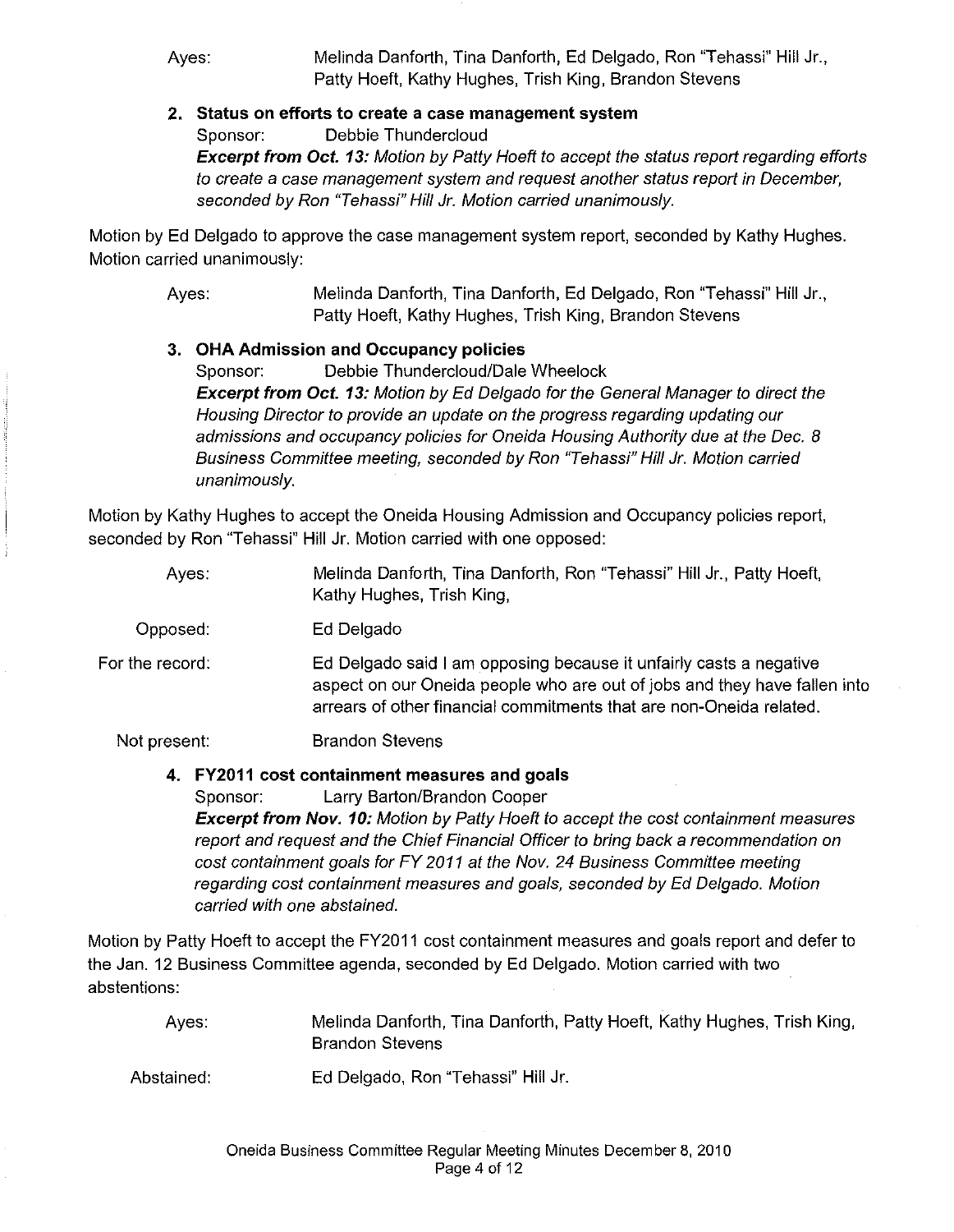### **5. Legal Resource contract extension**

Sponsor: Debbie Thundercloud

**Excerpt from Sept. 29:** Motion by Patty Hoeft to direct the General Manager to bring back to the Business Committee a recommendation on how to realign the Oneida Legal Resource Center with its original purpose and to clarify the chain of command and other services it could provide, seconded by Kathy Hughes. Motion carried unanimously.

Motion by Patty Hoeft to approve the Legal Resource contract extension for 45 days, seconded by Ron "Tehassi" Hill Jr. Motion carried with two abstentions:

Ayes: **Ed** Delgado, Ron "Tehassi" Hill Jr., Patty Hoeft, Kathy Hughes, Trish King, Brandon Stevens

Abstained: Melinda Danforth, Tina Danforth

### X. New Business/Requests

**1. Post one vacancy for Personnel Commission due to resignation of Crystal Holtz**  Sponsor: Patty Hoeft

Motion by Patty Hoeft to approve to post one vacancy for the Oneida Personnel Commission due to the resignation of Crystal Holtz, seconded by Ed Delgado. Motion carried unanimously:

Ayes: Melinda Danforth, Tina Danforth, Ed Delgado, Ron "Tehassi" Hill Jr., Patty Hoeft, Trish King, Brandon Stevens

Excused: Kathy Hughes

# **2. Form 10·year per capita work group**

Sponsor: Melinda Danforth

Motion by Melinda Danforth to approve Secretary Patty Hoeft, Councilman Ed Delgado and Treasurer Tina Danforth to lead the per capita work group, seconded by Ron "Tehassi" Hill Jr. Motion carried unanimously:

Ayes: Melinda Danforth, Tina Danforth, Ed Delgado, Ron "Tehassi" Hill Jr., Patty Hoeft, Trish King, Brandon Stevens

Excused: Kathy Hughes

# 3. **2011 BC meeting schedule and reporting dates**

Sponsor: Patty Hoeft

Motion by Tina Danforth to accept the 2011 Business Committee meeting schedule and reporting date as information, seconded by Brandon Stevens. Motion carried unanimously:

Ayes: Melinda Danforth, Tina Danforth, Ed Delgado, Ron "Tehassi" Hill Jr., Patty Hoeft, Trish King, Brandon Stevens

Excused: Kathy Hughes

# 4. **Compact for boxing and MMA**

Sponsor: Louise Cornelius/Mike Overman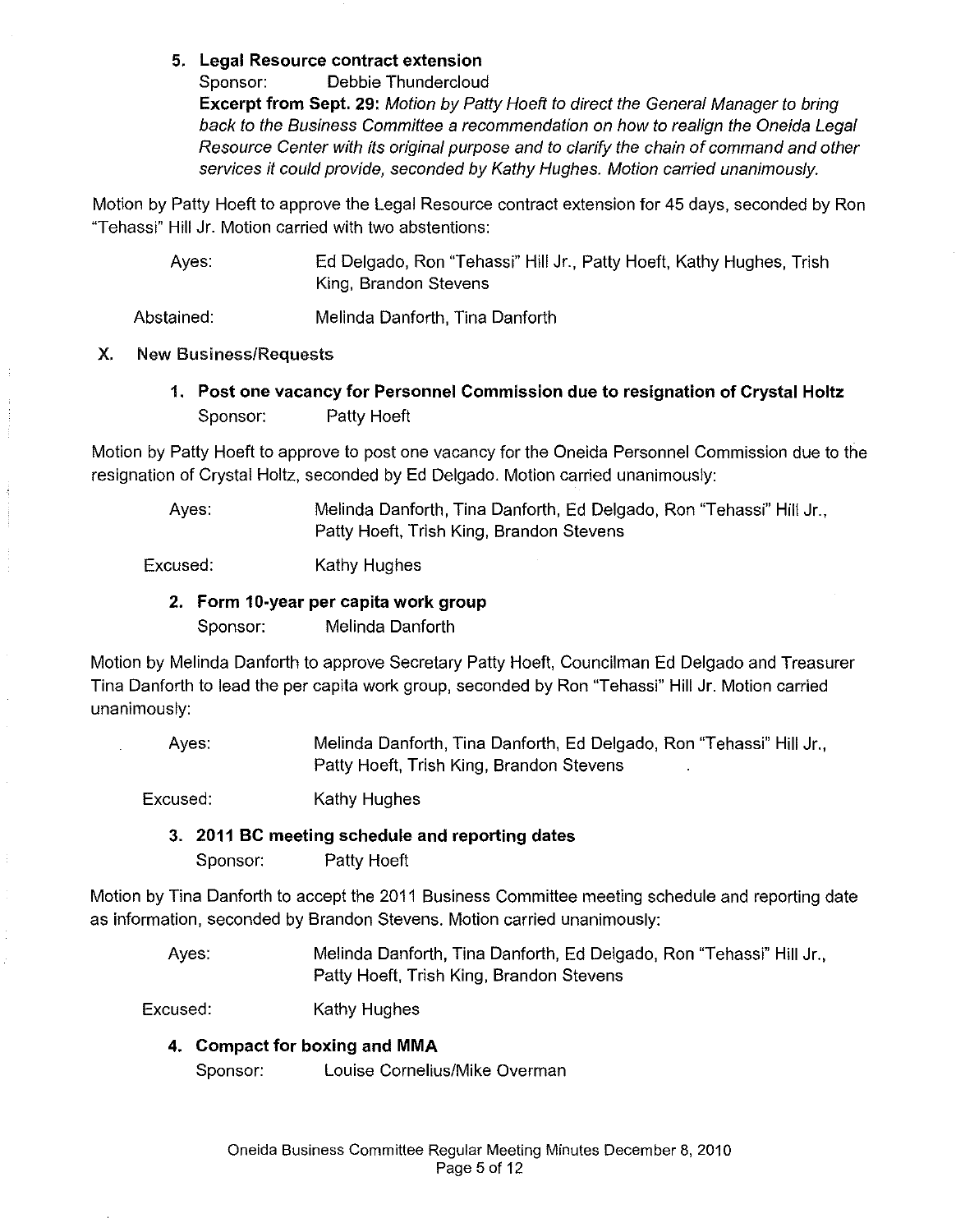Motion by Ed Delgado to establish a team represented by the Chairman's office, Law Office, Legislative Affairs and Gaming Senior Management to develop and negotiate a memorandum of agreement with the State Department of Regulation and Licensing for the regulation of mixed martial arts and boxing events on the Oneida Reservation and to direct the Chief of Staff to head up the team, seconded by Tina Danforth. Motion carried unanimously:

- Ayes: Melinda Danforth, Tina Danforth, Ed Delgado, Ron "Tehassi" Hill Jr., Patty Hoeft, Trish King, Brandon Stevens
- Excused: Kathy Hughes
- For the record: Melinda Danforth said that this is an opportunity that the state of Wisconsin recognizes our sovereignty because the Wisconsin Department of Regulation and Licensing is requesting this to occur on a government-to-government basis as well as encouraging the Tribe to develop it's own regulations when it comes to this kind of events.

Motion by Tina Danforth to recess at 12:30 p.m. to 1 :30 p.m., seconded by Ed Delgado. Motion failed with two for and five opposed:

- Ayes: Tina Danforth, Ed Delgado
- Opposed: Melinda Danforth, Ron "Tehassi" Hill Jr., Patty Hoeft, Trish King, Brandon **Stevens**

Excused: Kathy Hughes

# 5. Request a special BC meeting Dec. 29 for year-end annual audit

Sponsor: Ed Delgado/Donna Christenson

Motion by Melinda Danforth to approve a special Business Committee meeting Dec. 29 for the year-end annual audit, seconded by Ron "Tehassi" Hill Jr. Motion carried with one abstention:

| Ayes:                                                 | Melinda Danforth, Ed Delgado, Ron "Tehassi" Hill Jr., Patty Hoeft, Trish<br>King, Brandon Stevens                   |
|-------------------------------------------------------|---------------------------------------------------------------------------------------------------------------------|
| Abstained:                                            | Tina Danforth                                                                                                       |
| For the record:                                       | Trish King said I respectively asked to be excused that day, I am on<br>vacation.                                   |
| For the record:                                       | Tina Danforth said I abstained because I will not be available on that day<br>but I will support you going forward. |
| Excused:                                              | Kathy Hughes                                                                                                        |
| 6. Treasurer's report ending Oct. 31, 2010 at 11 a.m. |                                                                                                                     |

Sponsor: Tina Danforth/Larry Barton

Motion by Patty Hoeft to accept the Treasurer's report, seconded by Trish King. Motion carried unanimously:

> Ayes: Melinda Danforth, Tina Danforth, Ed Delgado, Ron "Tehassi" Hill Jr., Patty Hoeft, Trish King, Brandon Stevens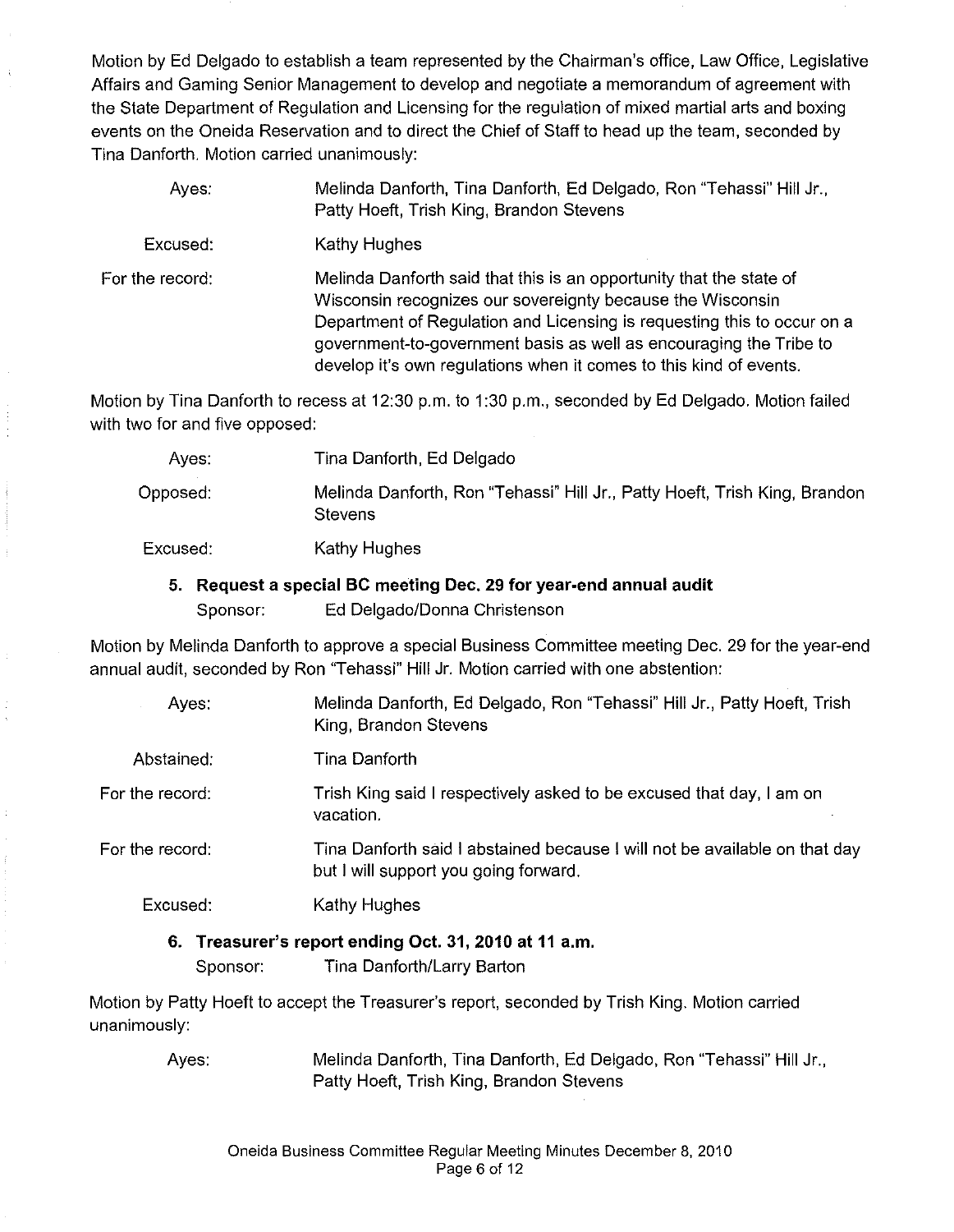Excused: Kathy Hughes

XI. Additions

# 1. Oneida Police Commission quarterly report

Sponsor: Bernie John-Stevens

Motion by Tina Danforth to accept the Oneida Police Commission quarterly report, seconded by Melinda Danforth. Motion carried unanimously:

> Ayes: Melinda Danforth, Tina Danforth, Ed Delgado, Ron "Tehassi" Hill Jr., Patty Hoeft, Kathy Hughes, Trish King, Brandon Stevens

\*Item taken up after the ONCOA quarterly report.

# 2. Elder Christmas party event

Sponsor: Melinda Danforth

Motion by Melinda Danforth to delete this item, seconded by Patty Hoeft. Motion carried unanimously:

Ayes: Melinda Danforth, Tina Danforth, Ed Delgado, Ron "Tehassi" Hill Jr., Patty Hoeft, Kathy Hughes, Trish King, Brandon Stevens

'Item taken up with the ONCOA quarterly report.

# 3. Organizational Restructure report

Sponsor: Debbie Thundercloud

Motion by Patty Hoeft to approve the request to defer the Organizational Restructure report to the Jan. 12 Business Committee meeting, seconded by Ed Delgado. Motion carried with one abstention:

| Aves:      | Melinda Danforth, Ed Delgado, Ron "Tehassi" Hill Jr., Patty Hoeft, Trish<br>King, Brandon Stevens |
|------------|---------------------------------------------------------------------------------------------------|
| Abstained: | Tina Danforth                                                                                     |
| Excused:   | Kathy Hughes                                                                                      |

4. Supporting Oneida Seven Generations and Oneida Energy in the Development of the Waste-to-Energy Project

Sponsor: Rick Hill

Motion by Tina Danforth to adopt resolution 12-08-10-B Supporting Oneida Seven Generations and Oneida Energy in the Department of the Waste-to-Energy Project with the change of the last Whereas, the project goals are consistent with Federal government policy and State of Wisconsin policy to develop viable renewable energy projects that environmentally-safe support local economies and create local jobs; Now therefore be it resolved, the Oneida Business Committee enthusiastically supports this project and will work with Oneida Seven Generations Corporation and Oneida Energy to help them realize the opportunity and to locate the facility on a site that is most desirable, seconded by Melinda Danforth. Motion carried with two opposed:

Ayes: Melinda Danforth, Tina Danforth, Ron "Tehassi" Hill Jr., Trish King, Brandon Stevens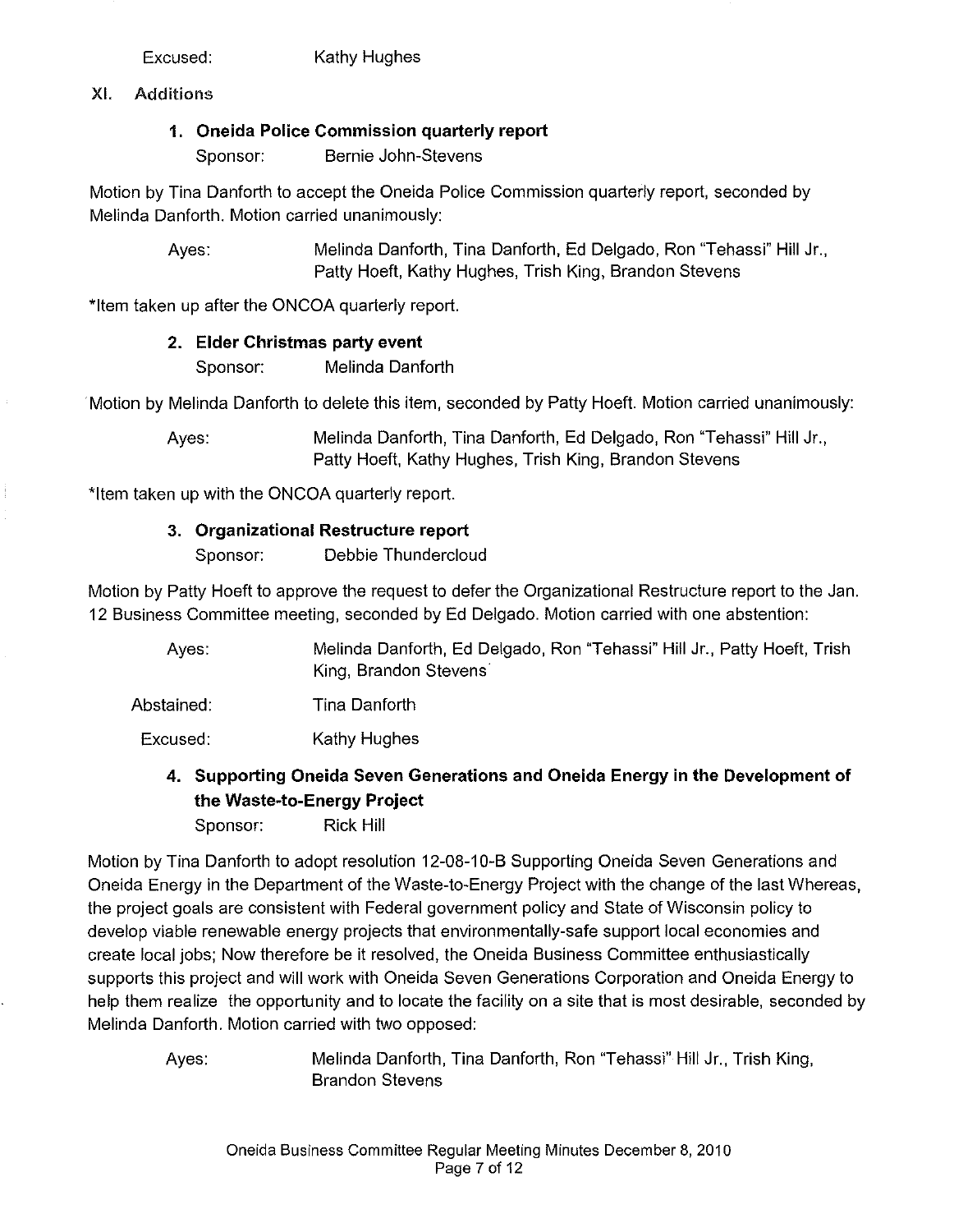Opposed: For the record: Ed Delgado, Patty Hoeft Ed Delgado said I am opposing because there are too many unanswered questions. I want to know what we are putting up for collateral. We don't know and I need to know. I want to be assured that there are enough resources "garbage" to feed that generator because without enough garbage we will not be able to be successful. We have not seen any

written agreements.

For the record: Patty Hoeft said I opposed the resolution because the Oneida Tribe's positive relationship with most all neighboring local govemments and the Tribe's reputation as a good neighbor and environmental stewart have been put at risk by the decision of the Oneida Seven Generations Corporation to construct and operate a waste-to-energy gasification plant on Packerland Drive in the Village of Ashwaubenon. Despite the opposition to locating the project on the Packerland Drive site, there seems still to be support for the Oneida Tribe's biomass energy project and I do support Oneida Seven Generations constructing and operating a biomass energy project, just not on the Packerland site. Many still hope that Oneida due to its mission to protect the environment will find a way to make altemative energy an option in Northeast Wisconsin that will help solve energy and environmental problems, improve our economy and create new jobs. This is one reason why Oneida can not afford to fail and as one reason why I believe we need to enter into this project in collaboration and cooperation with our neighbors. This project has potential of putting the Oneida Tribe in an environmental leadership role positively impacting the Tribe's economy and positively helping the greater community in and around the Oneida Reservation.

For the record: Tina Danforth said I support the resolution because I represent Oneida not Hobart and I support alternative energy and tribal sovereignty and that's for the record.

Excused: Kathy Hughes

XII. Action in open session on items from Executive Session Discussion meeting of Dec. 7, 2010

### A. Executive Managers reports

# 1. Chief of **Staff** bi-monthly report

Motion by Tina Danforth to approve the Chief of Staff bi-monthly report, seconded by Brandon Stevens. Motion carried unanimously:

Ayes: Melinda Danforth, Tina Danforth, Ed Delgado, Ron "Tehassi" Hill Jr., Patty Hoeft, Trish King, Brandon Stevens

Excused: Kathy Hughes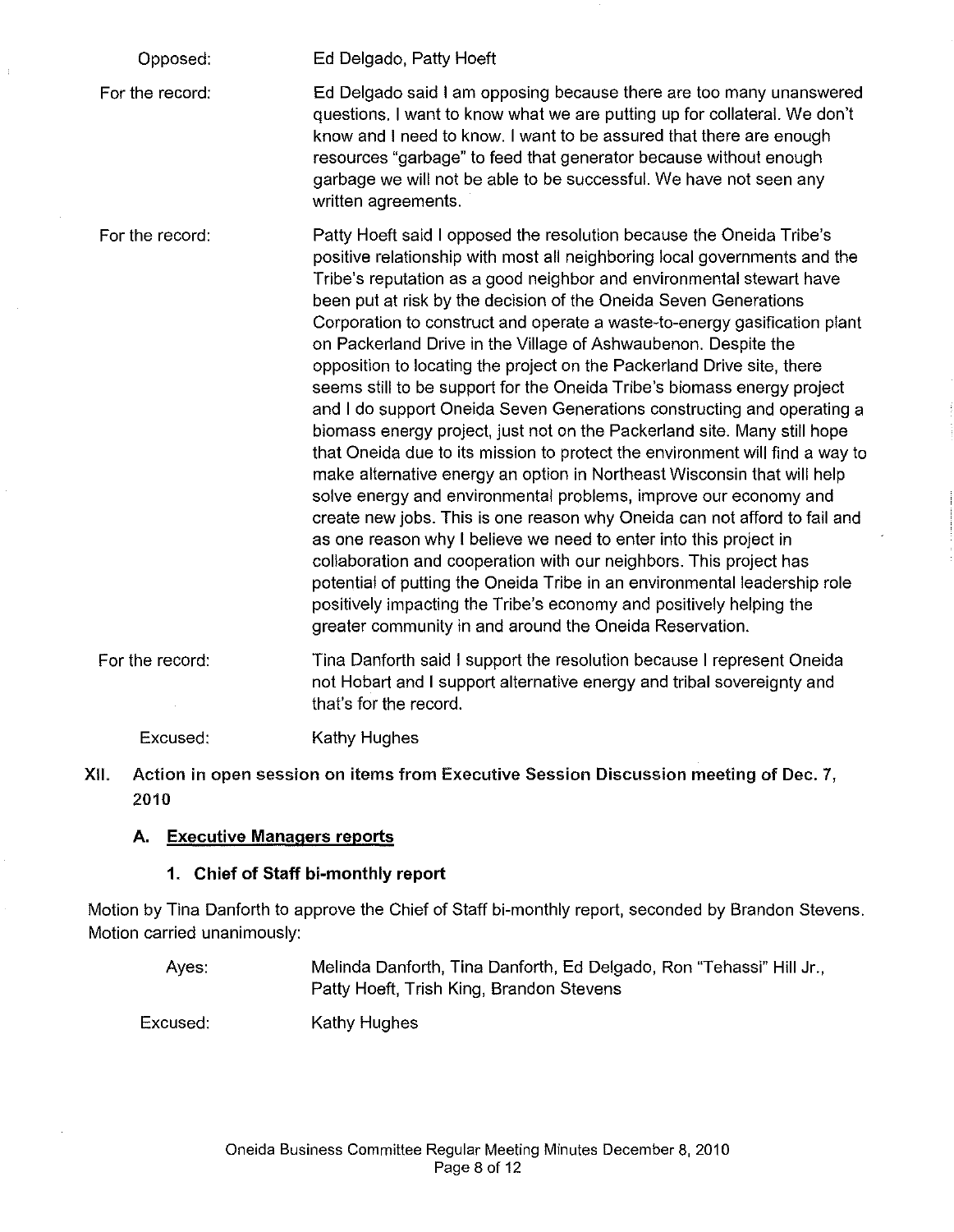### a. New York Land Claims settlement/negotiations update

Motion by Patty Hoeft to direct the Chief of Staff organize a special meeting of the Business Committee and the Oneida Land Claims Commission, George Shattuck and other experts that we may recommend to re-examine the Tribe's policy about what to pursue in a land claims settlement and that the meeting occur before the middle of January of 2011, seconded by Ed Delgado. Motion carried with one opposed and one abstained:

| Ayes:           | Ed Delgado, Ron "Tehassi" Hill Jr., Patty Hoeft, Trish King, Brandon<br><b>Stevens</b>                                               |
|-----------------|--------------------------------------------------------------------------------------------------------------------------------------|
| Opposed:        | Tina Danforth                                                                                                                        |
| Abstained:      | Melinda Danforth                                                                                                                     |
| For the record: | Tina Danforth said I opposed because of the timeliness of it and I don't<br>understand. I am not clear on the intent of the meeting. |
| Excused:        | Kathy Hughes                                                                                                                         |

Motion by Trish King to request the Chief of Staff for a report on our political donations that we are making and that be a regular report, seconded by Patty Hoeft. Motion carried with one abstention:

| Aves:      | Melinda Danforth, Ed Delgado, Ron "Tehassi" Hill Jr., Patty Hoeft, Trish<br>King, Brandon Stevens |
|------------|---------------------------------------------------------------------------------------------------|
| Abstained: | Tina Danforth                                                                                     |
| Excused:   | Kathy Hughes                                                                                      |

Motion by Melinda Danforth to direct the Chairman's office to draft a letter to President Obama requesting his engagement with the land claims, seconded by Ron "Tehassi" Hill Jr. Motion carried unanimously:

> Ayes: Melinda Danforth, Tina Danforth, Ed Delgado, Ron "Tehassi" Hill Jr., Patty Hoeft, Trish King, Brandon Stevens

Excused: Kathy Hughes

# 2. Chief Counsel report

No action taken.

### B. Audit Committee

### 1. Sept. 23 Audit Committee minutes

Sponsor: Ed Delgado

Motion by Ed Delgado to approve the Sept. 23 Audit Committee minutes, seconded by Brandon Stevens. Motion carried unanimously:

> Ayes: Melinda Danforth, Tina Danforth, Ed Delgado, Ron "Tehassi" Hill Jr., Patty Hoeft, Trish King, Brandon Stevens

Excused: Kathy Hughes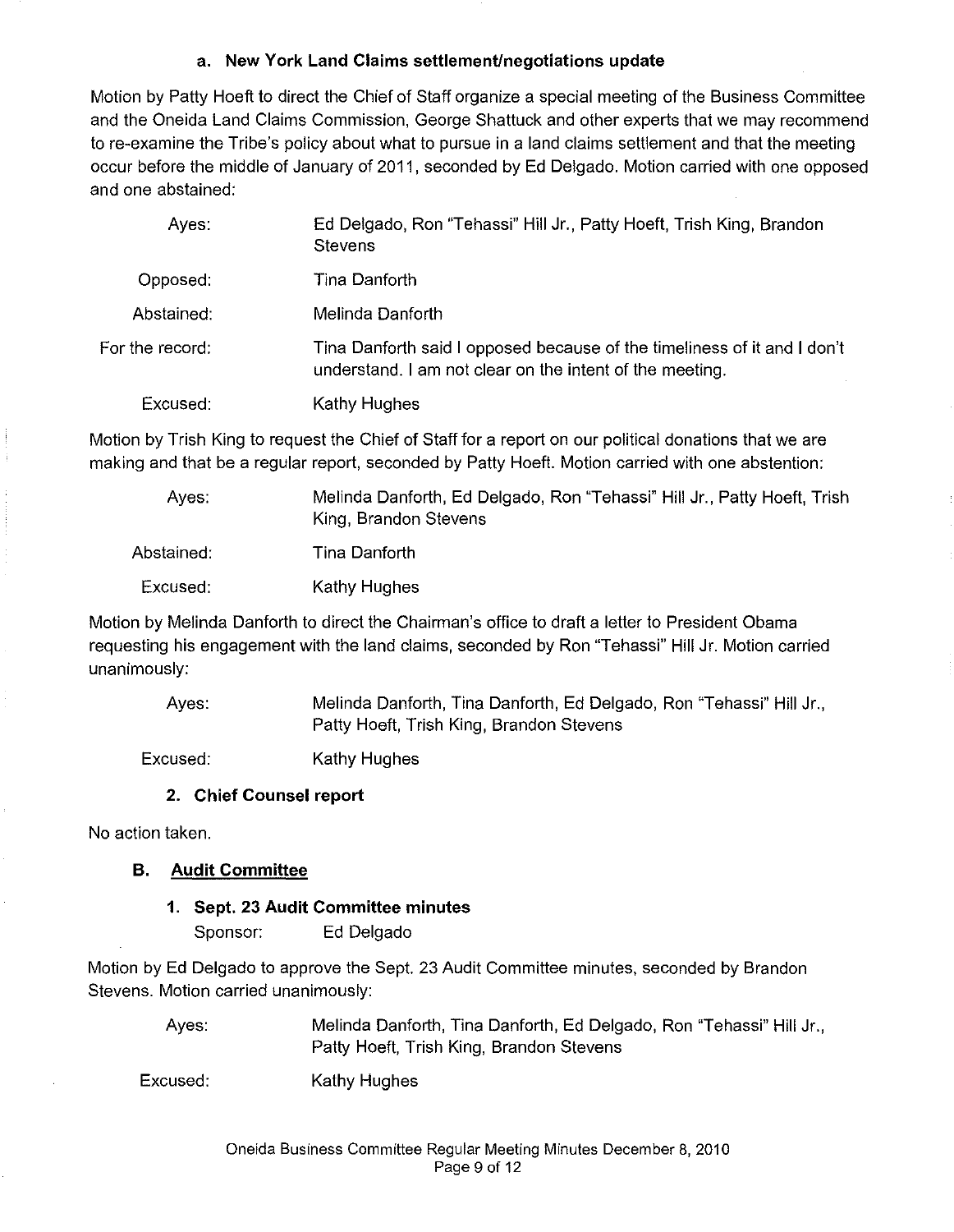### 2. September Internal Audit Report and Attachment A

Sponsor: Ed Delgado

Motion by Patty Hoeft to accept the September Internal Audit report and Attachment A, seconded by Ron "Tehassi" Hill Jr. Motion carried unanimously:

> Ayes: Melinda Danforth, Tina Danforth, Ed Delgado, Ron "Tehassi" Hill Jr., Patty Hoeft, Trish King, Brandon Stevens

Excused: Kathy Hughes

# 3. Cage Vault and Card Games Compliance Audit

Sponsor: Ed Delgado

Motion by Ed Delgado to approve the Cage Vault and Card Games Compliance audit, seconded by Brandon Stevens. Motion carried with one abstention:

Ayes: Melinda Danforth, Tina Danforth, Ed Delgado, Ron "Tehassi" Hill Jr., Patty Hoeft, Brandon Stevens

Abstained: Trish King

Excused: Kathy Hughes

# 4. Quarterly report to Audit Committee September 2010 Sponsor: Ed Delgado

Motion by Brandon Stevens to approve the Audit Committee September 2010 quarterly report addressing the operational high risk findings, seconded by Ron "Tehassi" Hill Jr. Motion carried unanimously:

> Ayes: Melinda Danforth, Tina Danforth, Ed Delgado, Ron "Tehassi" Hill Jr., Patty Hoeft, Trish King, Brandon Stevens

Excused: Kathy Hughes

# C. New Business/Requests

# 1. Approve one Oneida enrollment applicant

Sponsor: Ed Delgado/Cheryl Skolaski

Motion by Trish King to approve one Oneida enrollment applicant, seconded by Ron "Tehassi" Hill Jr. Motion carried unanimously:

> Ayes: Melinda Danforth, Tina Danforth, Ed Delgado, Ron "Tehassi" Hill Jr., Patty Hoeft, Trish King, Brandon Stevens

Excused: Kathy Hughes

> 2. Packerland Brokerage document & Transamerica document related to 401(k) services

Sponsor: Larry Barton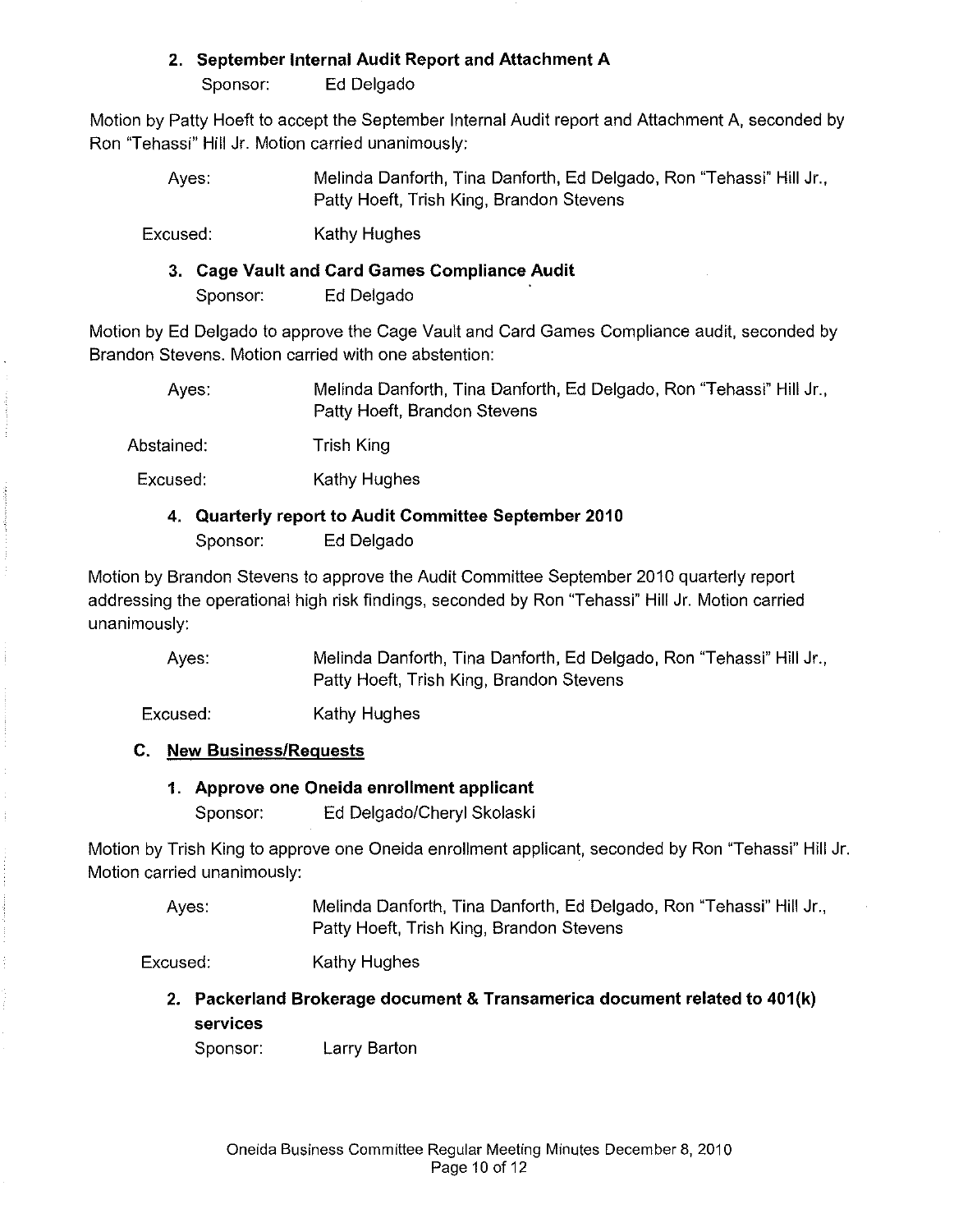Motion by Tina Danforth to approve the Packerland Brokerage document and Transamerica document, seconded by Ron "Tehassi" Hill Jr. Seconded withdrawn.

Motion by Ed Delgado to defer the Packerland Brokerage document and Transamerica document related to 401(k) services to the Dec. 29 special Business Committee meeting to be filled out and completed, seconded by Patty Hoeft. Motion carried with one abstention:

| Aves:      | Melinda Danforth, Ed Delgado, Ron "Tehassi" Hill Jr., Patty Hoeft, Trish<br>King, Brandon Stevens |
|------------|---------------------------------------------------------------------------------------------------|
| Abstained: | Tina Danforth                                                                                     |
| Excused:   | Kathy Hughes                                                                                      |

# 3. **RJ Reynolds 2010 Retail Partners Marketing Plan contract**

Sponsor: Debbie Thundercloud

Motion by Patty Hoeft to approve the RJ Reynolds 2010 Retail Partners Marketing Plan contract with a limited waiver of sovereign immunity, seconded by Trish King. Motion carried unanimously:

> Ayes: Melinda Danforth, Tina Danforth, Ed Delgado, Ron "Tehassi" Hill Jr., Patty Hoeft, Trish King, Brandon Stevens

Excused: Kathy Hughes

### **D. Additions**

 $\hat{\mathcal{L}}$ 

### **1. Presentation about internet gaming**

Sponsor: Louise Cornelius

Motion by Trish King to support gaming to move forward with initial On-line Gaming development contract as phase I to not exceed \$35,000 for the first six weeks to include the deliverables of the following operating model, infrastructure model and business and technical requirements that identify resources in the community and Oneida organization to assist with carrying out the tasks, seconded by Ron "'Tehassi" Hill Jr. Motion carried with one abstention:

| Aves:           | Melinda Danforth, Ed Delgado, Ron "Tehassi" Hill Jr., Patty Hoeft, Trish<br>King, Brandon Stevens                                                                                                                          |
|-----------------|----------------------------------------------------------------------------------------------------------------------------------------------------------------------------------------------------------------------------|
| Abstained:      | Tina Danforth                                                                                                                                                                                                              |
| For the record: | Tina Danforth said I am scheduled to meet with somebody on Friday at<br>10:00 regarding internet gaming to give me an update on the request<br>that's being voted on today. So that's why I am abstaining for that reason. |
| Excused:        | Kathy Hughes                                                                                                                                                                                                               |

Amendment to the motion by Ed Delgado to approve the contract contingent upon background check by the Oneida Gaming Commission, seconded by Melinda Danforth. Motion carried with one abstention:

Ayes: Melinda Danforth, Ed Delgado, Ron "Tehassi" Hill Jr., Patty Hoeft, Trish King, Brandon Stevens